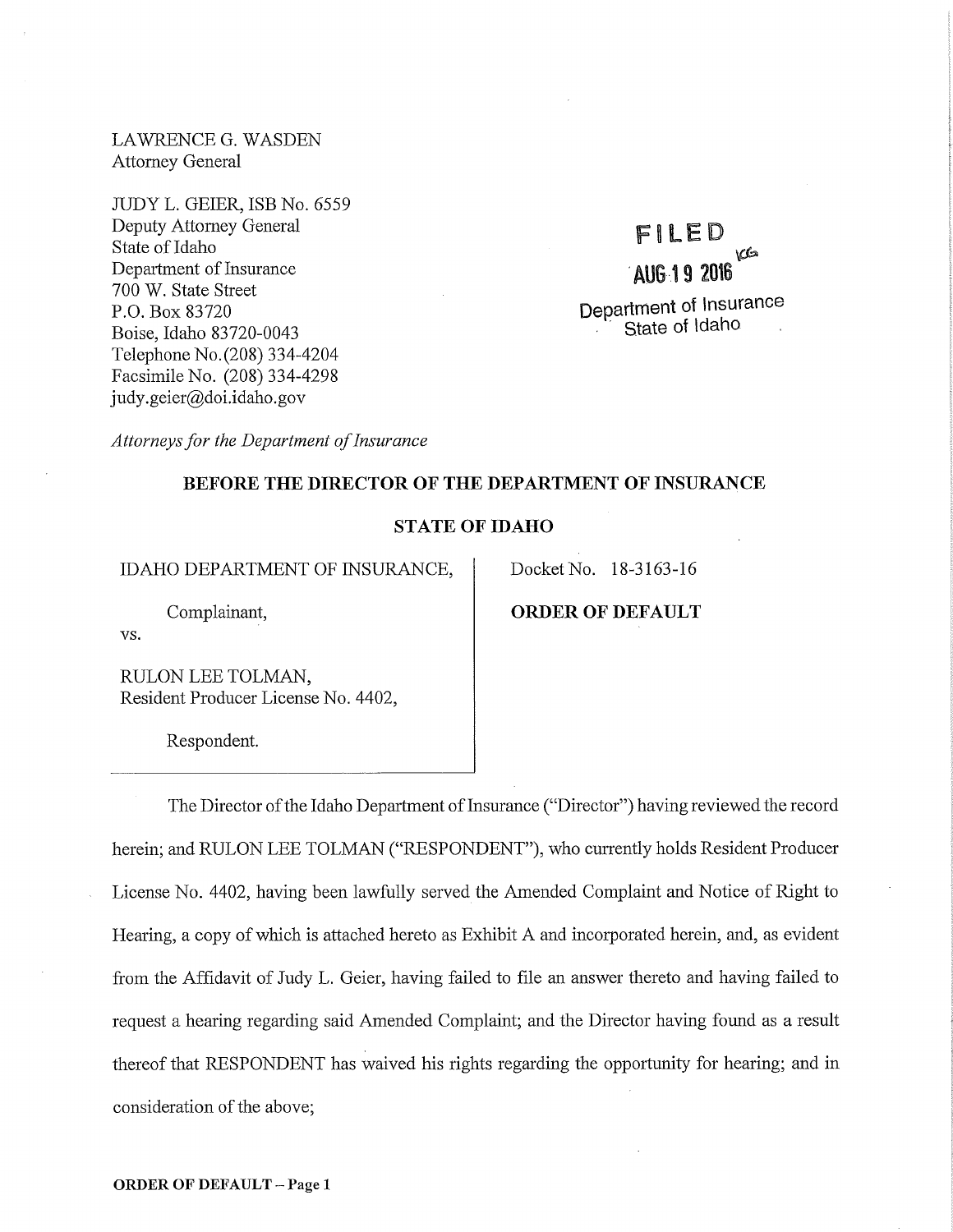IT IS HEREBY ORDERED that Resident Producer License No. 4402 issued to RESPONDENT is REVOKED effective immediately and that, pursuant to Idaho Code  $\S$  41-1026(3), RESPONDENT shall not be issued any license under title 41, Idaho Code, for a period of five (5) years.

IT IS HEREBY FURTHER ORDERED that an administrative penalty in the amount of One Thousand Dollars (\$1,000) is imposed against RESPONDENT for failure to report an administrative action that occurred after the filing of his bankruptcy petition and as detailed in the Amended Complaint attached hereto as Exhibit A.

IT IS FURTHER ORDERED, pursuant to Idaho Code§ 41-1027(2), that RESPONDENT shall immediately return Resident Producer License No. 4402 to the Idaho Department of Insurance, P.O. Box 83720, Boise, Idaho 83720-0043.

IT IS SO ORDERED. DATED this  $\sqrt{2\frac{FQ}{\text{day}}}$  of August, 2016.

> STATE OF IDAHO DEPARTMENT OF INSURANCE

auen

DEAN L. CAMERON Director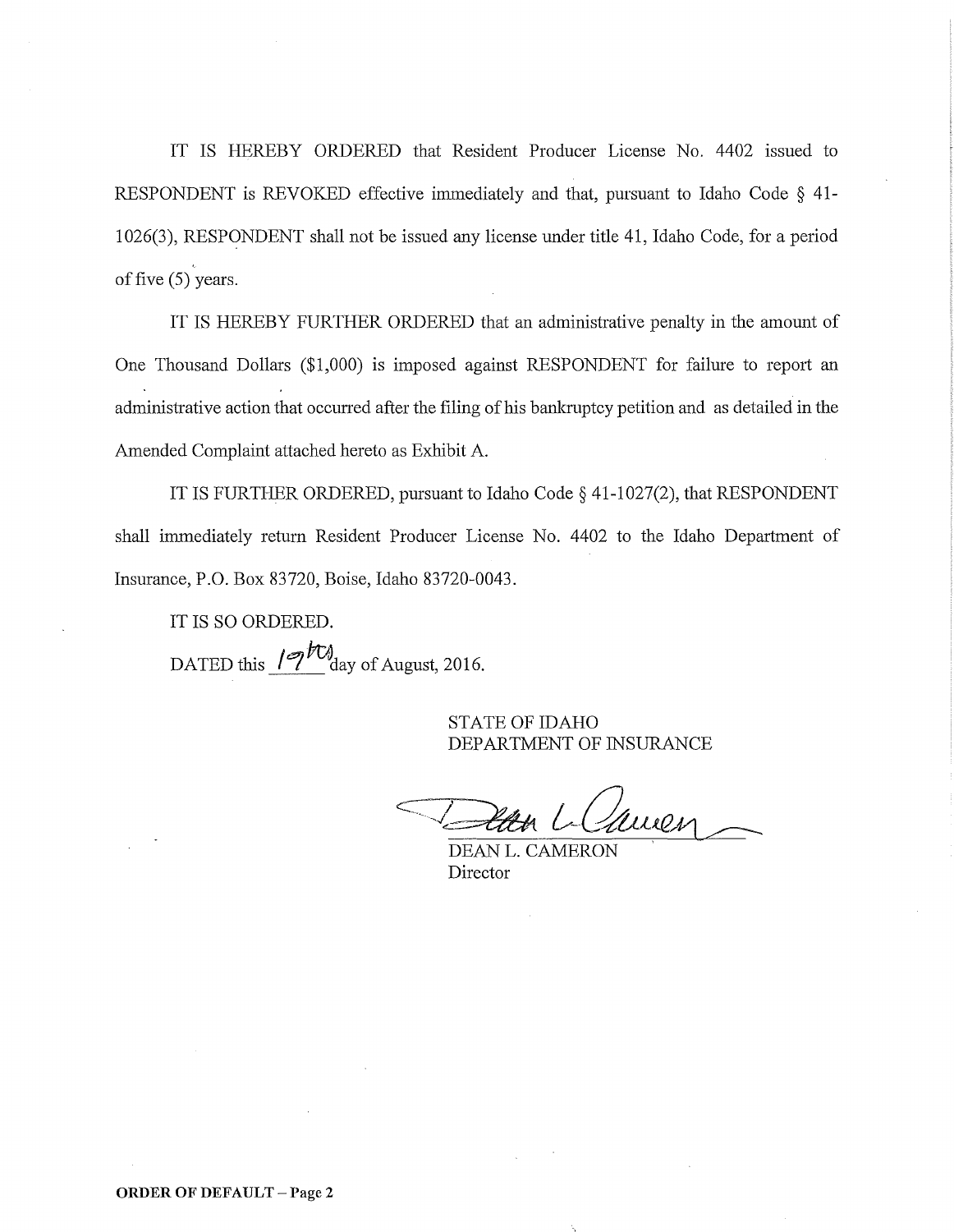#### **NOTIFICATION REGARDING REPORTABLE PROCEEDINGS**

This is considered a reportable administrative proceeding. As such, it is a public record and is public information that may be disclosed to other states and reported to companies of which you are actively appointed. This information will be reported to the National Association of Insurance Commissioners (NAIC) and will appear in the Idaho Department of Insurance's online searchable database. Be aware that you may be required to disclose this proceeding on any license application, and you may be required to report this action to any and all states in which you hold an insurance license.

# **NOTIFICATION OF RIGHTS**

This constitutes a final order of the agency. Any party may file a motion for reconsideration of this final order within fourteen (14) days of the service date of this order. The agency will dispose of the petition for reconsideration within twenty-one (21) days of its receipt, or the petition will be considered denied by operation of law. *See* Idaho Code § 67-5246(4).

Pursuant to Idaho Code  $\S$ § 67-5270 and 67-5272, any party aggrieved by this final order may appeal it by filing a petition for judicial review in the district comt of the county in which: (1) the hearing was held; or (2) the final agency action was taken; or (3) the aggrieved party resides or operates its principal place of business in Idaho; or (4) the real property or personal property that was the subject of the agency decision is located. An appeal must be filed within twenty-eight (28) days of: (a) the service date of this final order, or (b) an order denying a petition for reconsideration, or (c) the failure within twenty-one (21) days to grant or deny a petition for reconsideration, whichever is later. See Idaho Code  $667-5273$ . The filing of a petition for judicial review to the district court does not itself stay the effectiveness or enforcement of the order under appeal.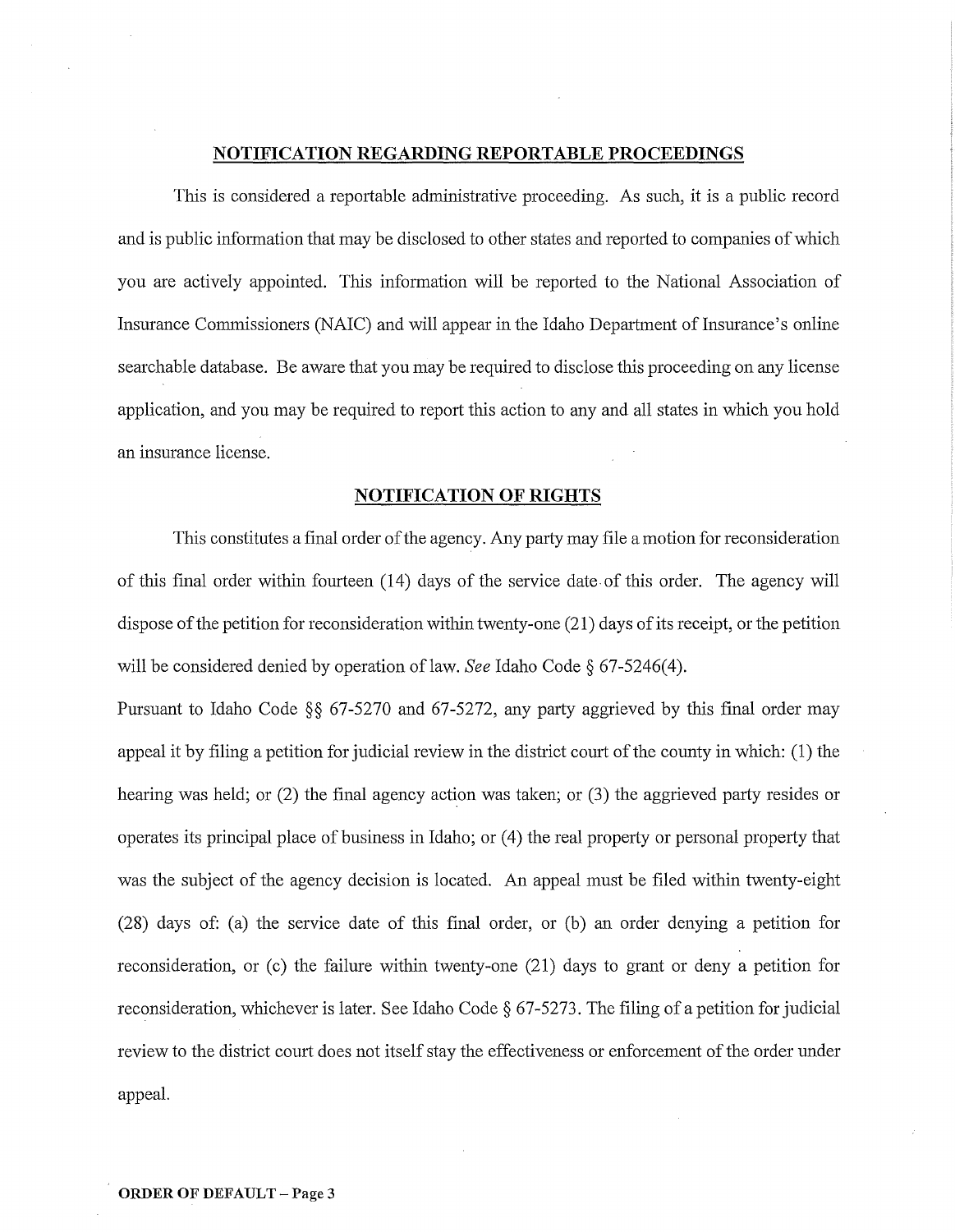# **CERTIFICATE OF SERVICE**

I HEREBY CERTIFY that I have, on this  $\sqrt{Q_t^*}$  day of August, 2016, caused a true and correct copy of the foregoing ORDER OF DEFAULT to be served upon the following by the designated means:

Rulon Lee Tolman 3539 W. Fir Creek Court Meridian, ID 83642-4229

*Courtesy copy to:* 

Jeffrey P. Kaufman LAW OFFICE OF D. BLAIR CLARK, PLLC 1513 Tyrell Lane, Ste 130 Boise, ID 83706 *Bankruptcy Counsel for Rulon Tolman* 

*Courtesy copy to:* 

Kathleen A. McCallister CHAPTER 13 TRUSTEE P.O. Box 1150 Meridian, ID 83680 *Bankruptcy Trustee for Rulon Tolman* 's *Bankruptcy Estate* 

Best Life and Health Insurance Company 17701 Mitchell N. Irvine, CA 92614-6028

Blue Cross of Idaho Health Service, Inc. 3 000 E. Pine A venue Meridian, ID 83642

Delaware Life Insurance Company 1601 Trapelo Road, Suite 30 Waltham, MA 02451-7360



| $\boxtimes$ first class mail |
|------------------------------|
| $\Box$ certified mail        |
| hand delivery                |

| $\boxtimes$ first class mail |
|------------------------------|
| $\Box$ certified mail        |
| hand delivery                |

| $\boxtimes$ first class mail |
|------------------------------|
| $\Box$ certified mail        |
| $\Box$ hand delivery         |

 $\boxtimes$  first class mail certified mail hand delivery

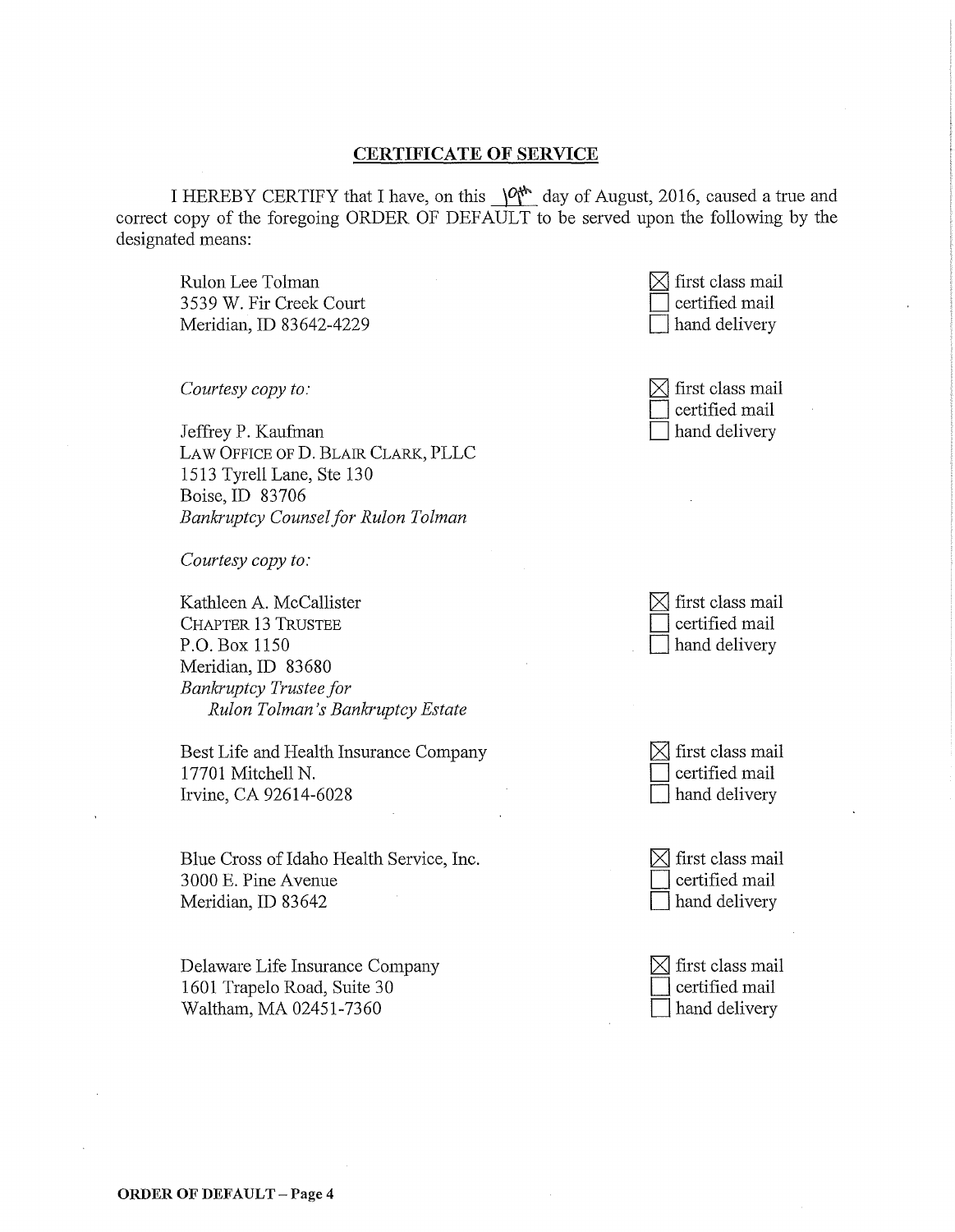Delta Dental Plan of Idaho, Inc. P.O. Box 2870 Boise, ID 83701-2870

Genworth Life and Annuity Insurance Company 6610 West Broad Street Richmond, VA 23230

Genworth Life Insurance Company 6610 West Broad Street Richmond, VA 23230

Lincoln National Life Insurance Company 1300 South Clinton Street Fort Wayne, IN 46802

Reliastar Life Insurance Company 5780 Powers Feny Road NW Atlanta, GA 30327-4390

Time Insurance Company 501 West Michigan Street Milwaukee, WI 53203

Judy L. Geier Deputy Attorney General Idaho Department of Insurance 700 W. State Street, 3rd Floor P.O. Box 83720 Boise, ID 83720-0043

| $\boxtimes$ first class mail |
|------------------------------|
| $\Box$ certified mail        |
| $\Box$ hand delivery         |

| $\boxtimes$ first class mail |
|------------------------------|
| $\Box$ certified mail        |
| $\Box$ hand delivery         |

| $\boxtimes$ first class mail |
|------------------------------|
| $\Box$ certified mail        |
| hand delivery                |

| $\boxtimes$ first class mail |
|------------------------------|
| certified mail               |
| $\Box$ hand delivery         |

| $\boxtimes$ first class mail |
|------------------------------|
| certified mail               |
| hand delivery                |

| $\boxtimes$ first class mail |
|------------------------------|
| certified mail               |
| hand delivery                |

first class mail certified mail  $\boxtimes$  hand delivery

ly Orvady Kelly Grady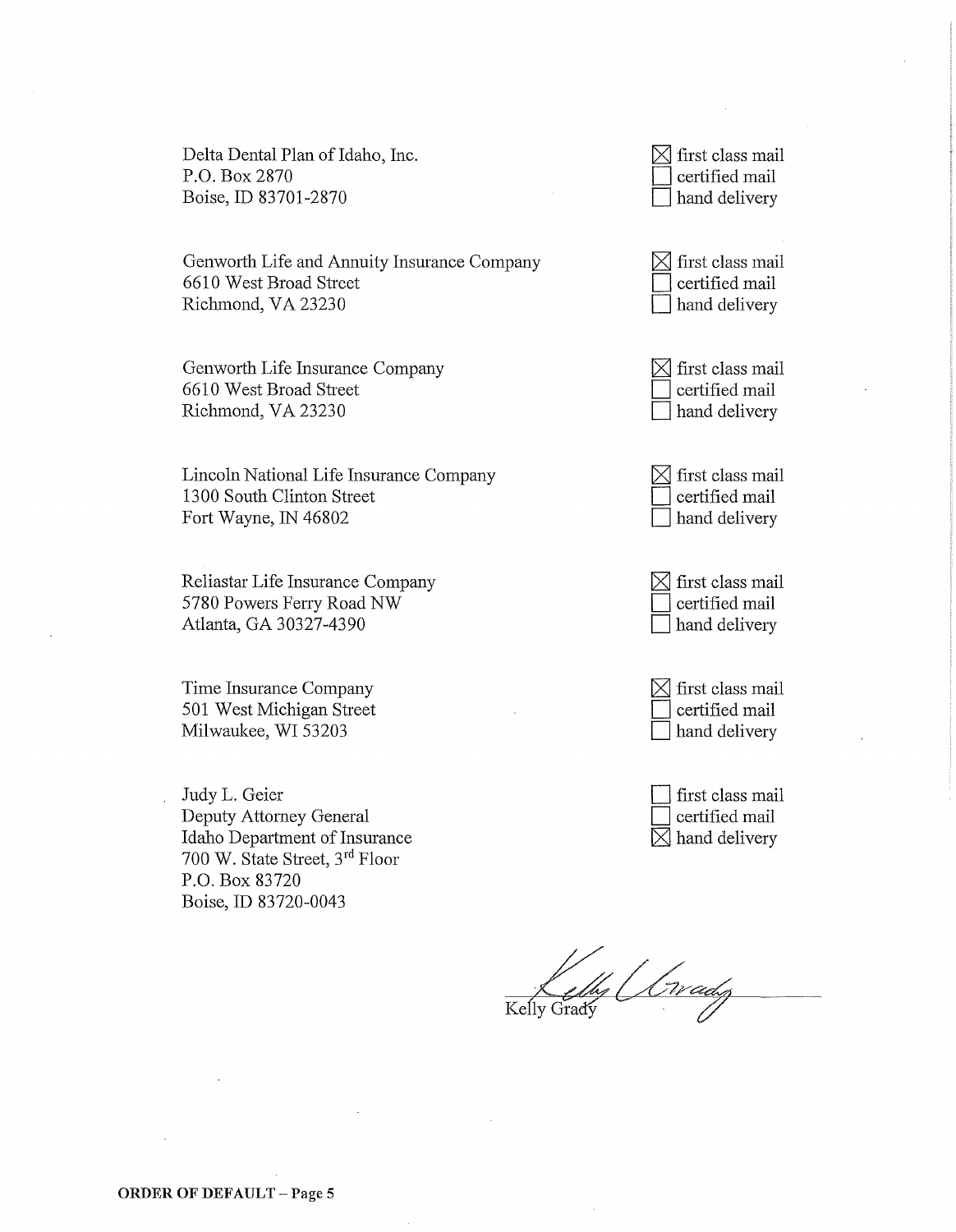LAWRENCEG. WASDEN Attorney General

JUDY L. GEIER, ISB No. 6559 Deputy Attorney General State of Idaho Department of Insurance  $700$  W. State Street,  $3<sup>rd</sup>$  Floor P.O. Box 83720 Boise, Idaho 83720-0043 Telephone: (208) 334-4204 Facsimile: (208) 334-4298 judy. geier@doi.idaho.gov

# FILED

# JUL 2 0 2016  $Y^{\circ}$

Department of Insurance State of Idaho

*Attorneys fol' the Department of Insurance* 

# BEFORE THE DIRECTOR OF THE DEPARTMENT OF INSURANCE

# STATE OF IDAHO

IDAHO DEPARTMENT OF INSURANCE, Docket No. 18-3163-16

Complainant,

vs.

RULON LEE TOLMAN, Resident Producer License No. 4402,

Respondent.

AMENDED COMPLAINT AND NOTICE OF RIGHT TO HEARING

The Idaho Depmiment of Insurance, by and through its undersigned counsel of record, hereby files this Verified Complaint and Notice of Right to Hearing and complains and alleges as follows:

#### **JURISDICTION**

1. Jmisdiction is founded in the Idaho Insmance Code, Idaho Code § § 41-101 *et seq.,*  including Idaho Code § 41-210, which authorizes the Department's Director ("Director") to enforce the provisions of title 41, Idaho Code, including those that relate to Respondent's activities as a resident producer.

| EXHIBIT      |  |
|--------------|--|
| $\mathsf{A}$ |  |

AMENDED COMPLAINT AND NOTICE OF RIGHT TO HEARING - Page 1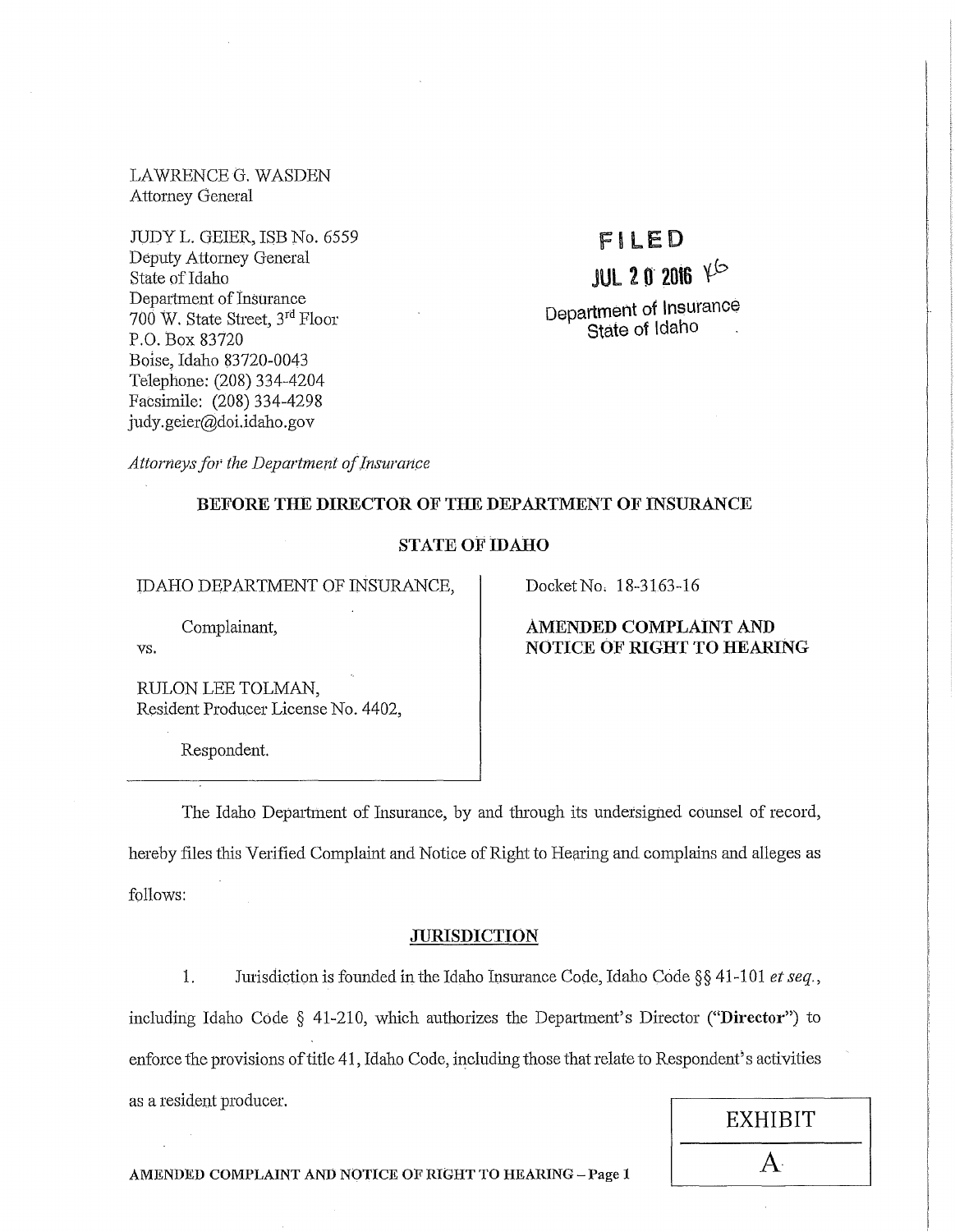2. Jurisdiction is further founded in Idaho Code § 41-213, which authorizes the Department to institute such proceedings as deemed necessary for the enforcement of any provision of the Idaho Insurance Code, including but not limited to suspension.or revocation of insurance licenses and the imposition of administrative penalties.

#### RESPONDENT

3. Rulon Lee Tolman ("Respondent") resides in Meridian, ID 83642 and holds Resident Producer License No. 4402, which license was originally issued on July 24, 1987, and is due to expire on November 30, 2017.

#### FACTUAL ALLEGATIONS

4. Respondent has sold annuities and disability insurance products since 1987.

5. On March 18, 2016, Respondent executed an Agreement and Order (the "Order") in the case of *State of Idaho, Department of Finance, Securities Bureau, v. Rulon Lee Tolman* filed as an administrative case before the Director of the Department of Finance of the State of Idaho, Docket No. 2015-7-02-B. Respondent admitted that he made misrepresentations and material omissions to some of his insurance clients to encourage their investment in life settlement contracts.

- 6. Respondent stipulated in the Order to the following violations:
	- a) That Respondent made material misrepresentations to Idaho investors and failed to state certain material facts to the same in violation of the anti-fraud provisions of Idaho Code  $\S 30-14-501(2)$ ;
	- b) That Respondent transacted business in Idaho as an investment advisor and failed to register as an investment advisor, both in violation of Idaho Code  $§$  30-14-403(a);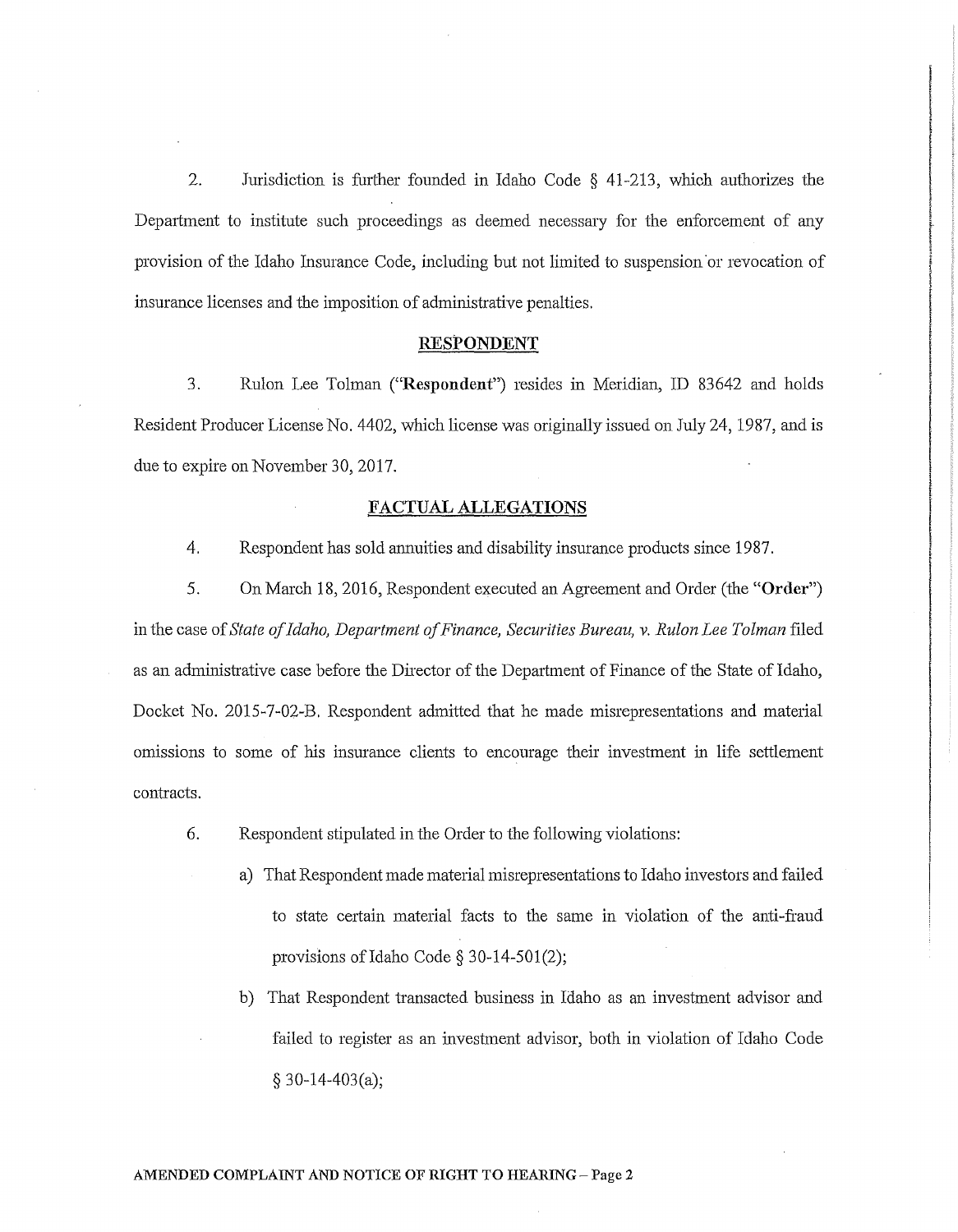- c) That Respondent sold or offered for sale in Idaho securities in the fotm of notes and life settlement contracts that were not registered with the Department of Finance as required by Idaho Code§ 30-14-301; and
- d) That Respondent transacted business in Idaho as an agent of issuer Consolidated Wealth Holdings, Inc. **("CWH")** and sold CWH's securities to his insurance clients without first registering as a securities agent with the Department of Finance in violation of Idaho Code§ 30-14-402(a).

7. The Order states that Respondent sold the interests in life settlement contracts on behalf of CWH to four (4) Idaho investors, collecting an aggregate amount of approximately seven hundred eighty-two thousand seven hundred thirty-one dollars and thirteen cents (\$782,731.13) from these investors. The factual allegations and legal conclusions regarding the violations that occuned as to the victims are set forth and admitted to in the stipulated Order.

8. The Order was finalized and took effect on March 22, 2016. To date, Respondent has failed to report the Order to the Department of Insurance (the **"Department")** as required by Idaho Code§ 41-1021.

9. Respondent used his personal knowledge of his insurance clients' assets to solicit and sell securities products, such as promissory notes, fractional interests in life settlement contracts, and charitable bargain installment sale transactions that were not properly registered with the state of Idaho. Further, Respondent was not licensed as a securities broker and not authorized to sell securities products within the state of Idaho.

10. Mary Leona Huskey is one such former annuity client whom Respondent convinced to surrender several annuities and to invest in a promissory note/life settlement contract and a charitable installment benefit transaction.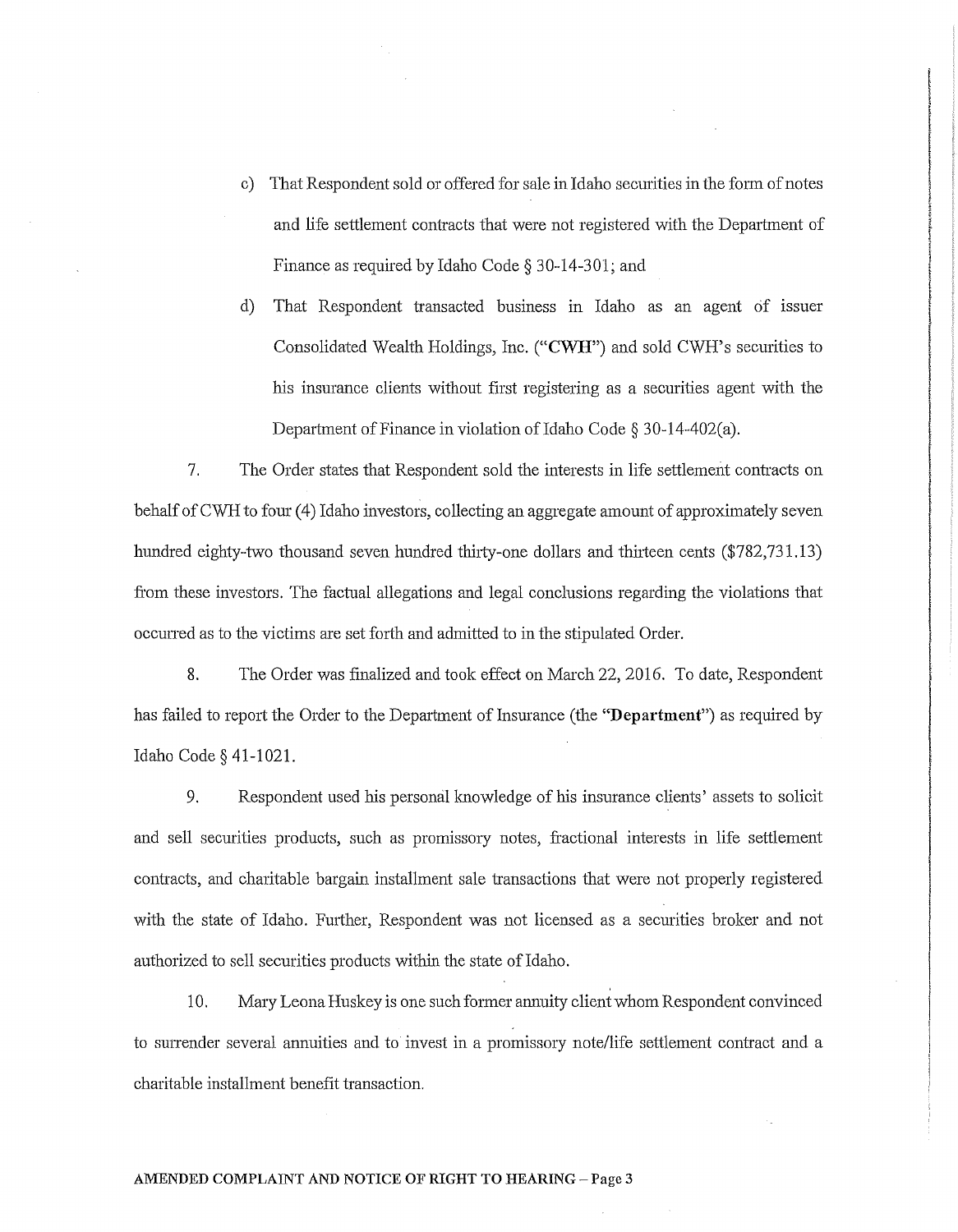11. On or about March 7, 2012, shortly after Respondent's misrepresentations regarding the life settlement contract investment became known, Respondent filed a petition pursuant to chapter 13 of the U.S. Bankruptcy Code as case number 12-00476-TLM (the **"Bankruptcy").** 

12. On April 12, 2012, Ms. Huskey filed a complaint initiating an Adversary Proceeding 12-06022-TLM (the "Adversary **Complaint")** and seeking damages totaling  $$800,000$ . These damages represented the sum of funds that she had invested over the years in reliance upon Respondent's advice.

13. In the Adversary Complaint, Ms. Huskey asseited her claims were nondischargeable in bankruptcy, pursuant to 13 U.S.C.  $\S$  523(a)(2)and (4), and based on Respondent's alleged fraud as a fiduciary, embezzlement, larceny, false pretenses, false representations, and actual fraud.

14. During a deposition taken in the Adversmy Proceeding, Respondent admitted that he advised Ms. Huskey on purchasing annuities, rolling over inherited annuities, on surrendering annuities to purchase an interest in a life settlement contract procured by CWH, and on surrendering annuities to purchase a charitable bargain installment sale transaction through Legacy Tree Foundation. He testified that he advised her on "five or six" transactions over a timespan of approximately 5  $\frac{1}{2}$  years, commencing in late 2004 and continuing through 2010. He also admitted in deposition that he advised Ms. Huskey regarding all of these transactions without doing an accredited investor analysis as required by Idaho's securities laws.

15. Upon information and belief, Respondent also advised Ms. Huskey without first conducting a suitability analysis as required by Idaho Code  $\S$  41-1940 and IDAPA 18.01.09.015.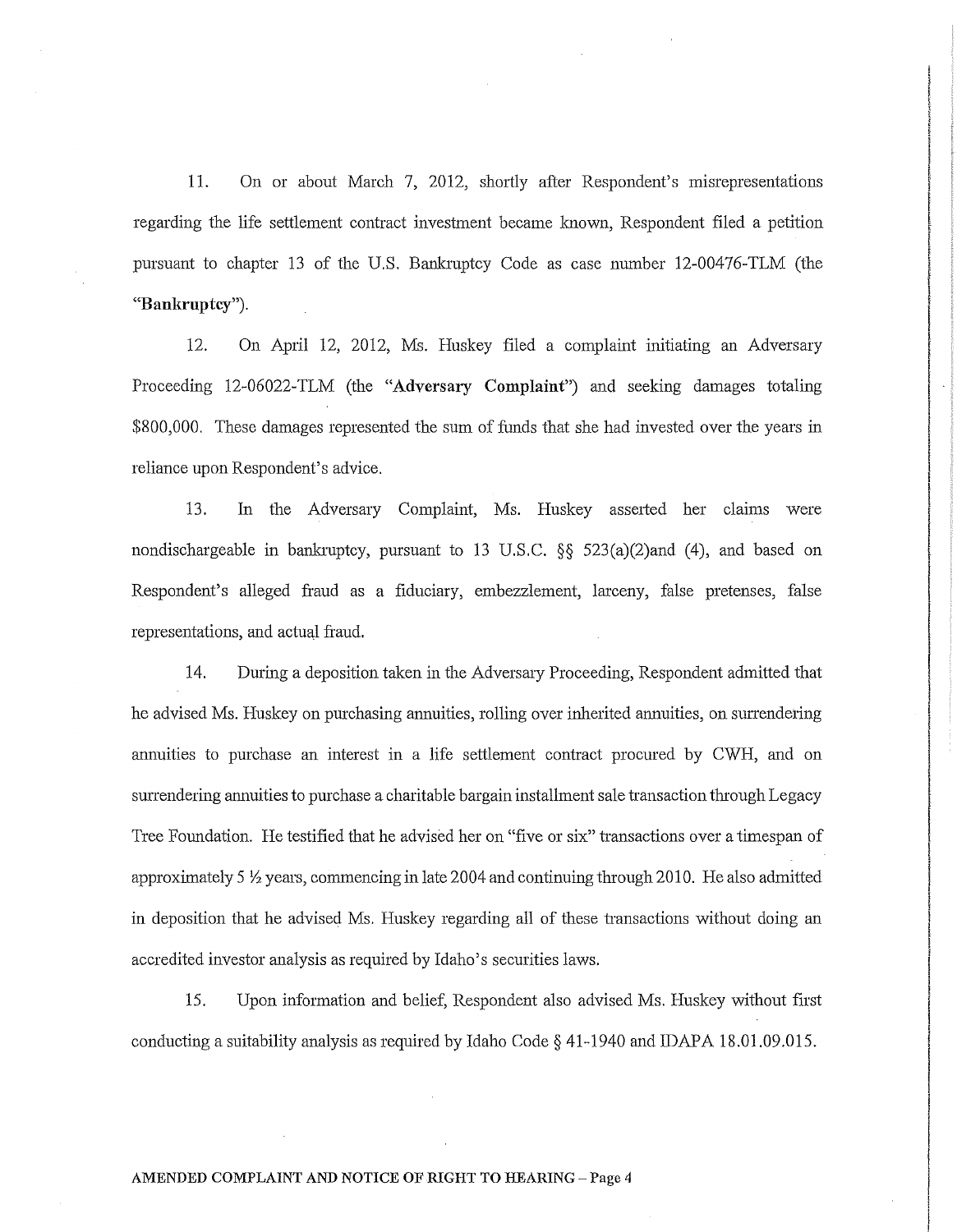16. Ms. Huskey was approximately 83 years of age when she met Respondent through her sister in 2004. In August of 2006, Respondent convinced Ms. Huskey to surrender approximately \$800,000 in annuities that she inherited from her sister and to repurchase annuities in her own name. Respondent gave this advice without first conducting a suitability analysis.

17. Thereafter, in 2008 and in 2010, Respondent advised Ms. Huskey to relinquish several of the annuities purchased in 2006 to purchase more speculative, unregistered securities instruments, despite knowing she would incur both surrender penalties and taxable events in addition to commission fees on the transactions. Respondent made these recommendations also without conducting a suitability analysis. The details of these transactions are recited in the Adversary Complaint and are evidenced by Respondent's testimony in deposition.

#### **COUNT ONE:**

# **SOURCE OF INJURY OR LOSS TO PUBLIC IN VIOLATION OF IDAHO CODE§§ 41-1016(1)(h) and 41-1026(3)**

18. Paragraphs 1 through 17 are re-alleged as if set forth in full.

19. Idaho Code§ 41-1016(1) provides in part:

The director may impose an administrative penalty not to exceed one thousand dollars (\$1,000), for deposit in the general fund of the state of Idaho, and may suspend for not more than twelve (12) months or may revoke or refuse to issue or continue any license issued under [chapter 10], ... title 41, Idaho Code ... , if the director finds that as to the licensee or applicant any one (1) or more of the following causes or violations exist: .. . . (h) Using fraudulent, coercive or dishonest practices, or demonstrating incompetence, untrustworthiness or financial irresponsibility, or being a source of injury and loss to the public or others, in the conduct of business in this state or elsewhere.

20. Respondent's repeated use of fraudulent, coercive and untrustworthy practices,

*i.e.,* his misrepresentations and omissions, and being the source of injury in the conduct of business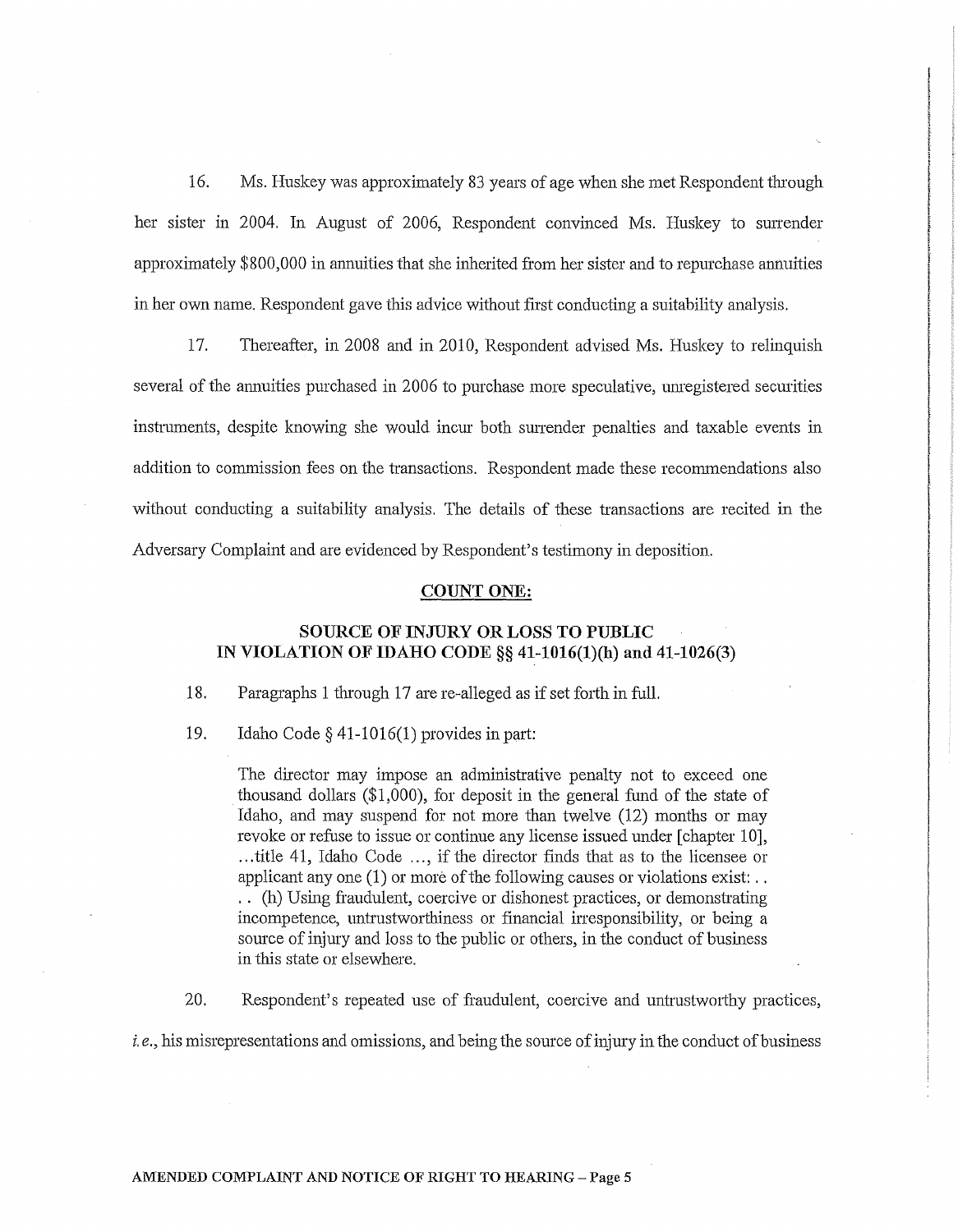in this state constitutes violations of Idaho Code  $\S$  41-1016(1)(h) in such number as shall be proved at hearing.

21. Each violation of Idaho Code  $\S$  41-1016(1)(h) establishes a separate basis for the revocation of Respondent's Resident Insurance Producer License No. 4402 and for the imposition of penalties.

22. Pursuant to Idaho Code§ 41-1026(3), a license is revoked for a period of five (5) years and, upon a licensee's application for re-licensure, the Director may require "the applicant to show good cause why the prior revocation or refusal to continue [the prior] license shall not be deemed a bar to the issuance of a new license."

23. Based on the authorities recited above and in acknowledgment that Respondent's \ acts may have predated the filing of his bankruptcy petition, the Department seeks only to enforce its police power through an order revoking Respondent's Idaho Resident Producer License No. 4402 for a period of five (5) years.

#### **COUNT TWO:**

### **FAILURE TO REPORT ADMINISTRATIVE ACTION IN VIOLATION OF IDAHO CODE§§ 41-1021; 41-1016(1)(b) & 41-1026(3)**

24. Paragraphs 1 through 23 are re-alleged as if set forth in full.

25. Idaho Code  $\S$  41-1021 states in part:

 $(1)$  A producer shall report to the director any administrative action taken against the producer in another jurisdiction or by another governmental agency within thirty (30) days of the final disposition of the matter. This report shall include a copy of the order, consent order or other relevant legal documents.

26. Idaho Code  $\S$  41-1016(1)(b) provides for sanctions against a licensed producer who "violat [es] any provision of title 41, Idaho Code" and authorizes the Department to seek an administrative penalty not to exceed One Thousand Dollars (\$1,000) per violation.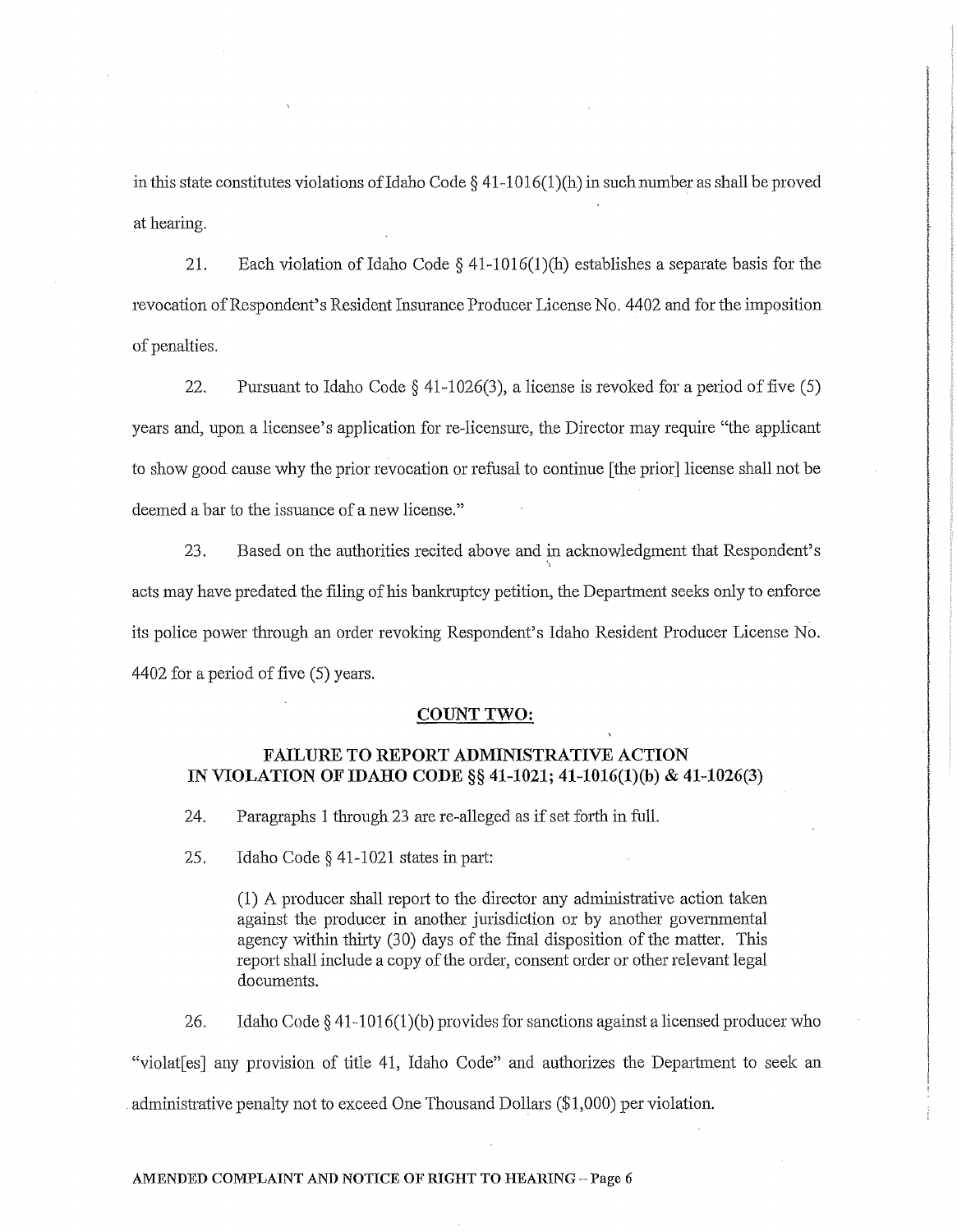27. Idaho Code§ 41-1026(3) provides that any such revocation shall be for a period of five (5) years and that upon a licensee's application for re-licensure, the Director may require "the applicant to show good cause why the prior revocation or refusal to continue [the prior] license shall not be deemed a bar to the issuance of a new license."

h<br>Albert A l<br>Literature<br>Literature l

28. . The final Order and Agreement in the matter of the of *State of Idaho, Department of Finance, Securities Bureau, v. Rulon Lee Tolman* was issued on March 22, 2016.

29. Respondent failed to report to the Department the governmental agency action in the case of *State of Idaho, Department of Finance, Securities Bureau, v. Rulon Lee Tolman* within thirty (30) days after entry of the final order as required by Idaho Code § 41-1021(1) and also failed to provide a copy of the final order to the Department.

30. Such failure constitutes a violation of Idaho Code § 41-1021(1) and establishes a basis for the revocation of Respondent's Resident Insurance Producer License No. 4402 for a period of five (5) years and for the imposition of an administrative penalty not to exceed One Thousand Dollars (\$1,000) per violation pursuant to Idaho Code  $\S$ § 41-1016(1)(b) and 41-1026.

31. Respondent's acts in failing to report as required by statute occurred post-petition, *i.e.,* after the filing of his chapter 13 bankruptcy case, and are therefore subject to an administrative penalty as well as revocation of his license without violation of the bankruptcy stay.

32. Based on the authorities recited above, the Department seeks an order revoking Respondent's Idaho Resident Producer License No. 4402 for a period of five (5) years and imposing an administrative penalty not to exceed One Thousand Dollars (\$1,000).

#### **COUNT THREE:**

# **FAILURE TO CONDUCT SUITABILITY ANALYSIS IN VIOLATION OF IDAHO CODE§§ 41-1940 & 41-1016(1)(b) and IDAPA 18.01.09.015**

33. Paragraphs 1 through 31 are re-alleged as if set forth in full.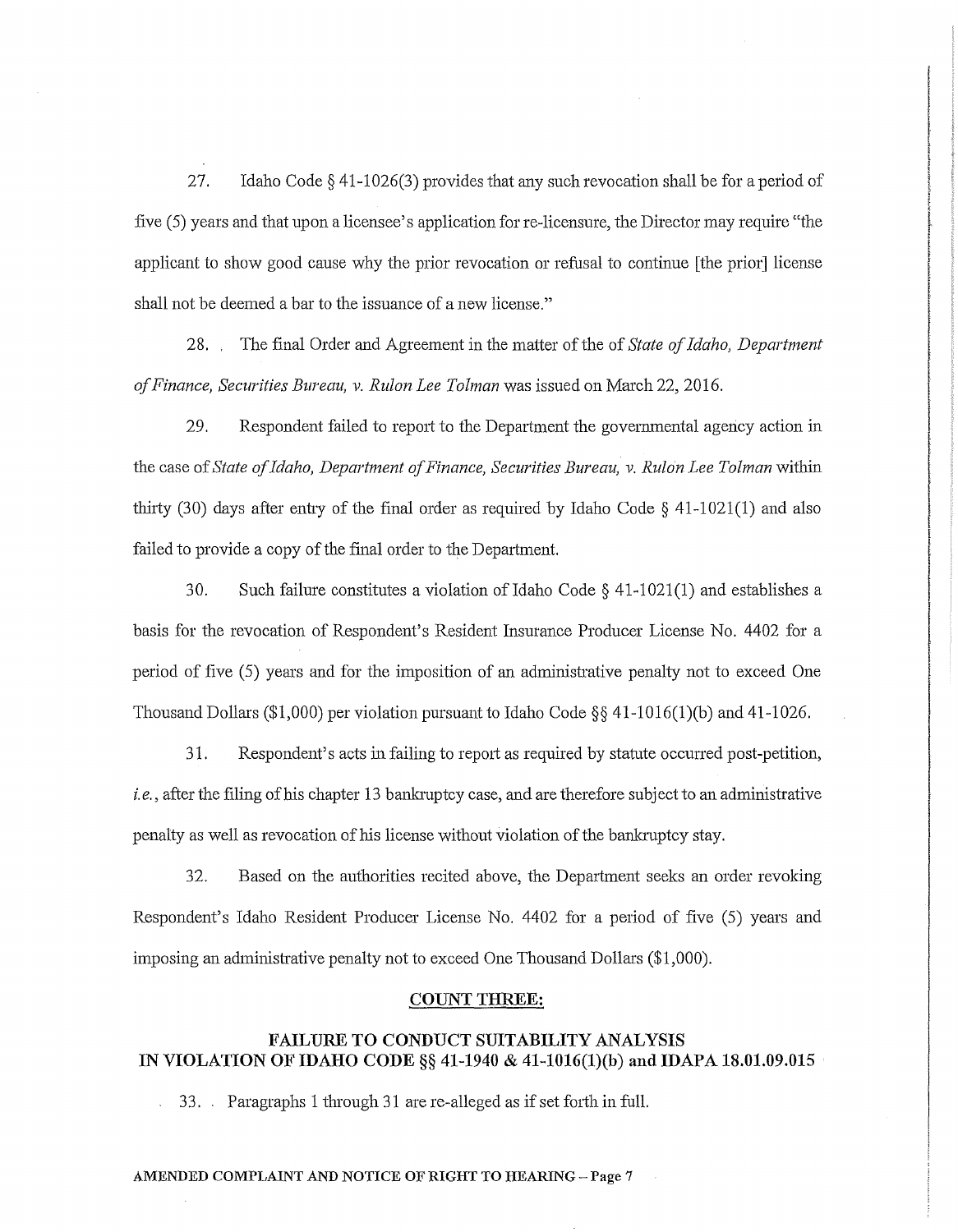#### 34. Idaho Code§ 41-1940, codified as of March 21, 2005, states in part:

41-1940. SUITABILITY OF ANNUITY SALES TO SENIOR CONSUMERS.

- (1) In recommending to a senior consumer the purchase of an annuity or the exchange of an annuity that results in an insurance transaction or a series of insurance transactions, the insurance producer ..... shall have reasonable grounds for believing that the reconunendation is suitable for the senior consumer on the basis of the facts disclosed by the senior consumer as to the senior consumer's investments and other insurance products and as to the senior consumer's age, financial situation and needs.
- (2) For purposes of this section, "senior consumer" means a person of sixty-five  $(65)$  years of age or older...
- (3) Prior to the execution of a purchase or exchange of an annuity resulting from a recommendation, an insurance producer...shall make reasonable efforts to obtain information concerning:
	- (a) The senior consumer's financial status;
	- (b) The senior consumer's tax status;
	- (c) The senior consumer's investment objectives; and
	- (d) Such other information used or considered to be reasonable by the insurance producer .. .in making recommendations to the senior consumer.<sup>1</sup>

35. Respondent did not have reasonable grounds for believing "five or six" separate transactions within a span of five years wefo suitable for Ms. Huskey, an elderly woman of approximately 83.

36. Respondent's misrepresentations and omissions and his failure to obtain, consider and give weight to information regarding Ms. Huskey's financial status, tax status and investment objectives prior to recommending the transactions establishes that Respondent did not have reasonable grounds for making the recommendations.

<sup>&</sup>lt;sup>1</sup> Idaho Code § 41-1940 was amended in 2008 to delete the term "senior" from the heading and throughout the section and to delete subsection (2) which contained the definition of senior.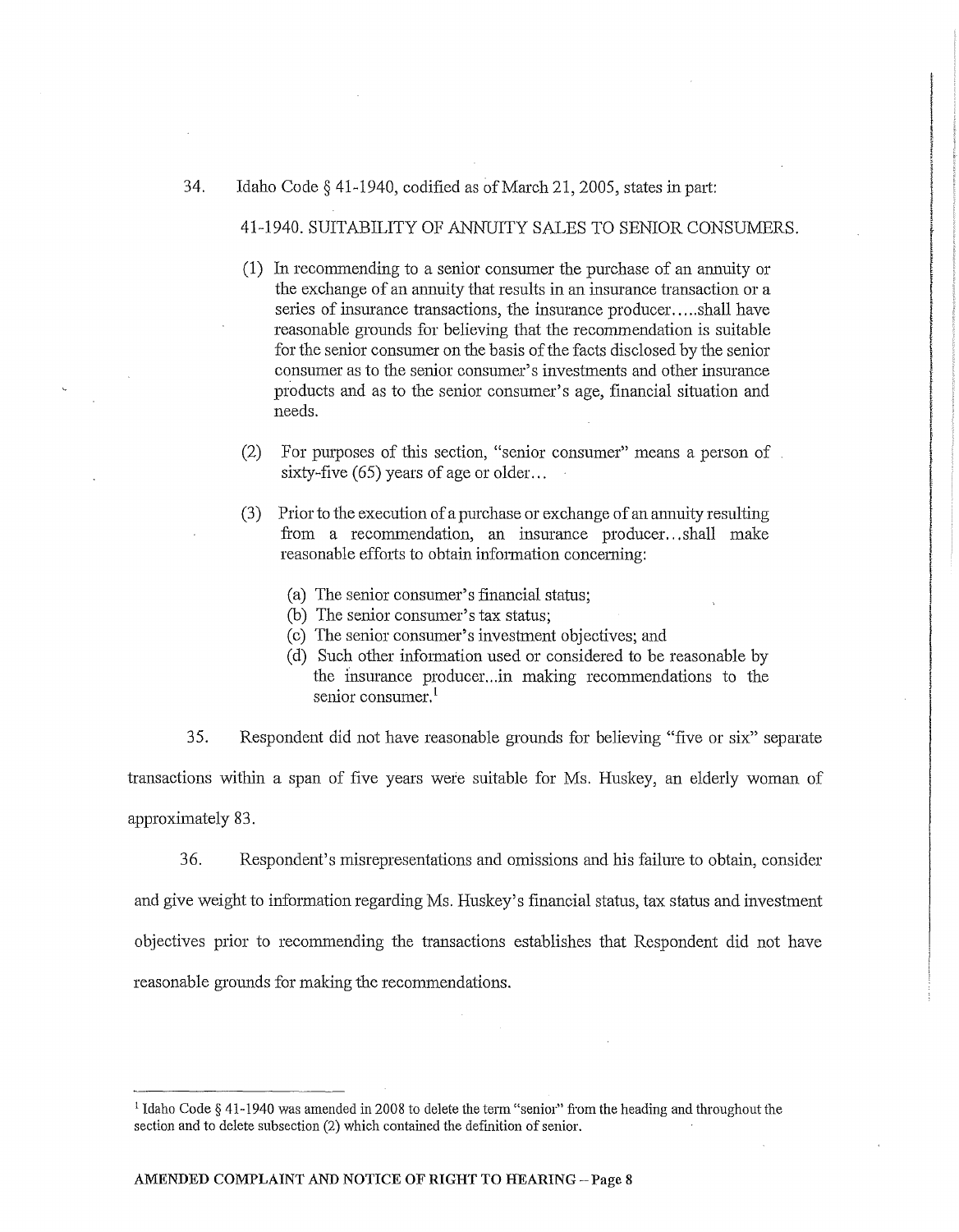37. Upon inf01mation and belief, Respondent made similar transactional recommendations to elderly consumers without first obtaining sufficient information to establish reasonable grounds for his recommendations.

|<br>|<br>|<br>|

3 8. Failure to establish reasonable grounds that the recommendations were suitable for an elderly consumer is a violation of Idaho Code  $\S$  41-1940 and IDAPA 18.01.09.015. Such failure establishes a basis for the revocation of Respondent's Resident Insurance Producer License No. 4402 for a period of five ( 5) years and for the imposition of an administrative penalty not to exceed One Thousand Dollars (\$1,000) per violation pursuant to Idaho Code§§ 41-1016(1)(b) and 41- 1026(3).

3 9. Based on the authorities recited above and in acknowledgment that Respondent's acts may have predated the filing of his bankruptcy petition, the Department seeks only to enforce its police power through an order revoking Respondent's Idaho Resident Producer License No. 4402 for a period of five (5) years.

#### **REQUEST FOR RELIEF**

40. Based on the violations of Sections 41-1021; 41-1016(1)(b) and (h); 41-1026; and 41-1940, Idaho Code, and IDAPA 18.01.09.015, the Department prays for relief that the Director enter an order revoking Respondent's Idaho Resident Insurance Producer License No. 4402 for a period of five (5) years; and, that the Director enter an administrative penalty in an amount not to exceed One Thousand Dollars (\$1,000) for failure to report an administrative action that occuned after he filed his chapter 13 bankruptcy petition.

#### **NOTICE OF RIGHT TO A HEARING**

Pursuant to Idaho Code§ 4l-232A, Respondent has the right to a hearing on this matter. In order to exercise this right, a written request for a hearing must be filed and served upon the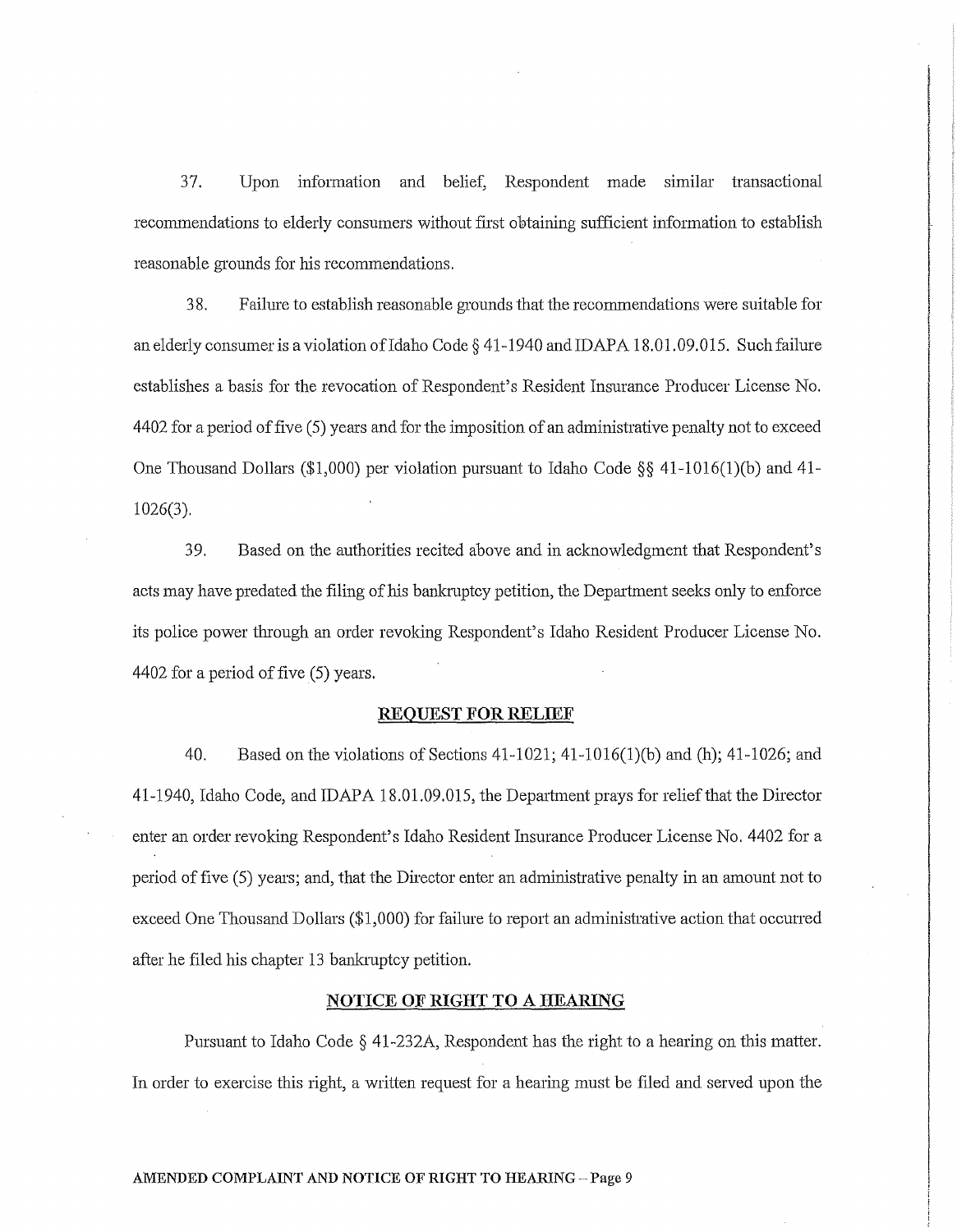Department within twenty-one (21) days after service of this Complaint. Failure to file and serve a written request for a hearing upon the Department within the 21-day time period shall be deemed a waiver of the opportunity for a hearing and to contest the allegations in the Complaint, pursuant to Idaho Code § 41-232A(2).

Any written request for a hearing shall be served on the Director of the Idaho Department of Insurance, addressed as follows:

Dean L, Cameron, Director Idaho Department of Insurance P.O. Box 83720 Boise, ID 83720-0043

A copy shall also be provided to the Department's counsel in this matter, Judy L. Geier, Deputy Attorney General, at the following address:

Judy L. Geier Deputy Attorney General Idaho Department of Insurance P.O. Box 83720 Boise, ID 83720-0043

In lieu of a hearing, this matter may be resolved by negotiation, stipulation, agreed settlement, or consent order, pursuant to Idaho Code  $\S$  67-5241. Should you wish to discuss these options, please contact the undersigned deputy attorney general. If you fail to submit a timely written response to the allegations within 21 days of the service of this Complaint, a final order will be entered imposing the relief described above.

DATED this <u>U</u> day of July, 2016.

OFFICE OF THE ATTORNEY GENERAL

y: JUDYX. GEIER

Deputy Attorney General Attorney for the Department of Insurance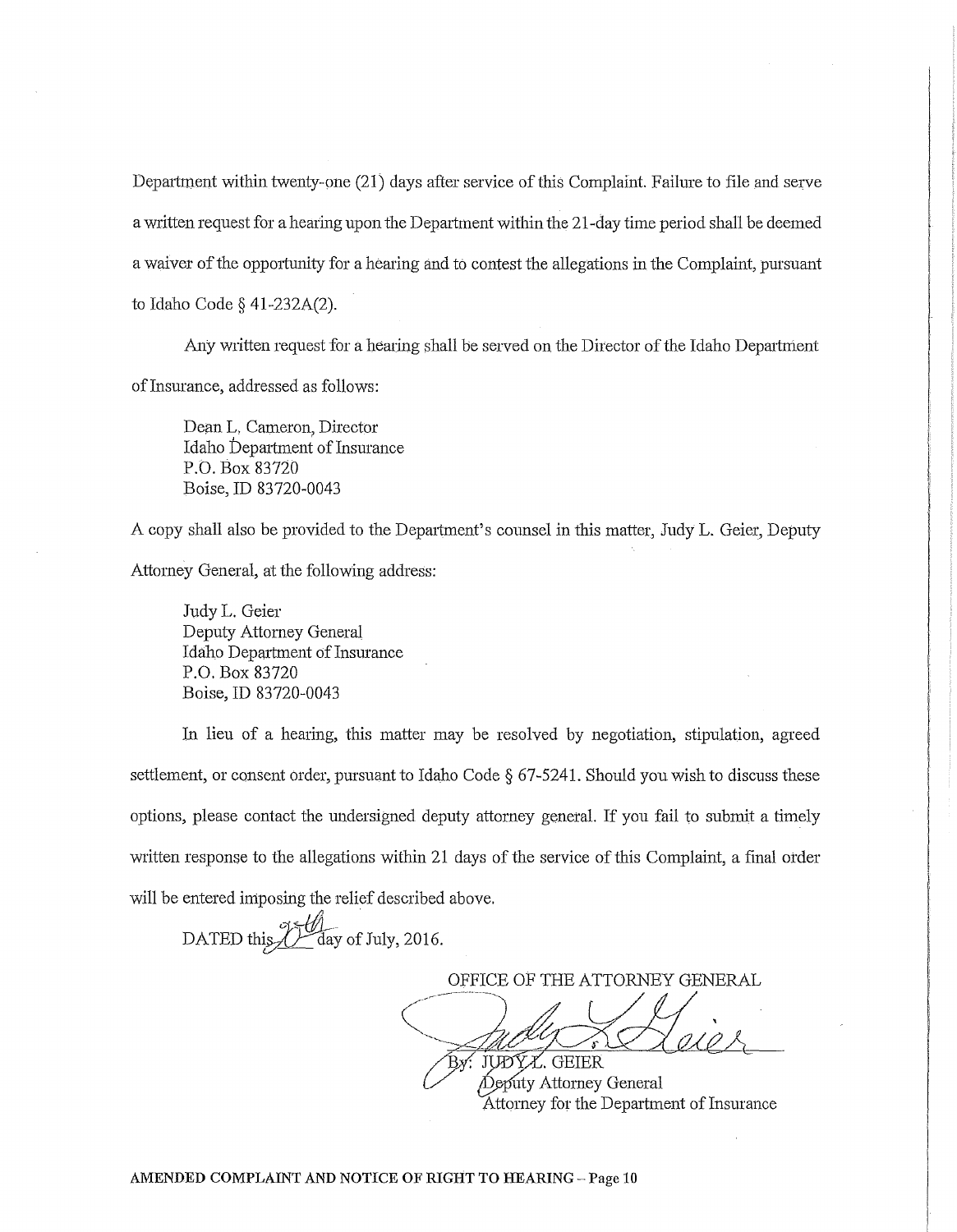# CERTIFICATE OF SERVICE

I HEREBY CERTIFY that on this  $\angle$  ay of July, 2016, and in compliance with Idaho Code § 41-232A, I caused a true and correct copy of the foregoing AMENDED COMPLAINT AND NOTICE OF RIGHT TO HEARING to be served upon the following by the designated means:

Rulon Lee Tolman 3539 W. Fir Creek Comi Meridian, ID 83642-4229

*Courtesy copy to;·* 

Jeffrey P. Kaufman LAW OFFICE OF D. BLAIR CLARK, PLLC 1513 Tyrell Lane, Ste 130 Boise, ID 83706 *Bankruptcy Counsel for Rulon Tolman* 

*Courtesy copy to:* 

Kathleen A. McCallister CHAPTER 13 TRUSTEE P.O. Box 1150 Meridian, ID 83680 *Bankruptcy Trustee for Rulon Tolman 's Banla·uptcy Estate* 

American Family Life Assurance Co. of Columbus 1932 Wynnton Road Columbus, GA 31999-0001

Athene Annuity and Life Company 7700 Mills Civic Parkway West Des Moines, IA 50266-3862

Best Life and Health Insurance Company 17701 Mitchell N. Irvine, CA 92614-6028

| $\boxtimes$ first class mail |
|------------------------------|
| certified mail               |
| hand delivery                |

| $\boxtimes$ first class mail |
|------------------------------|
| $\Box$ certified mail        |
| hand delivery                |

| $\boxtimes$ first class mail |
|------------------------------|
| $\Box$ certified mail        |
| hand delivery                |

| $\boxtimes$ first class mail |
|------------------------------|
| certified mail               |
| $\Box$ hand delivery         |

| $\boxtimes$ first class mail |
|------------------------------|
| certified mail               |
| hand delivery                |



AMENDED COMPLAINT AND NOTICE OF RIGHT TO HEARING - Page 11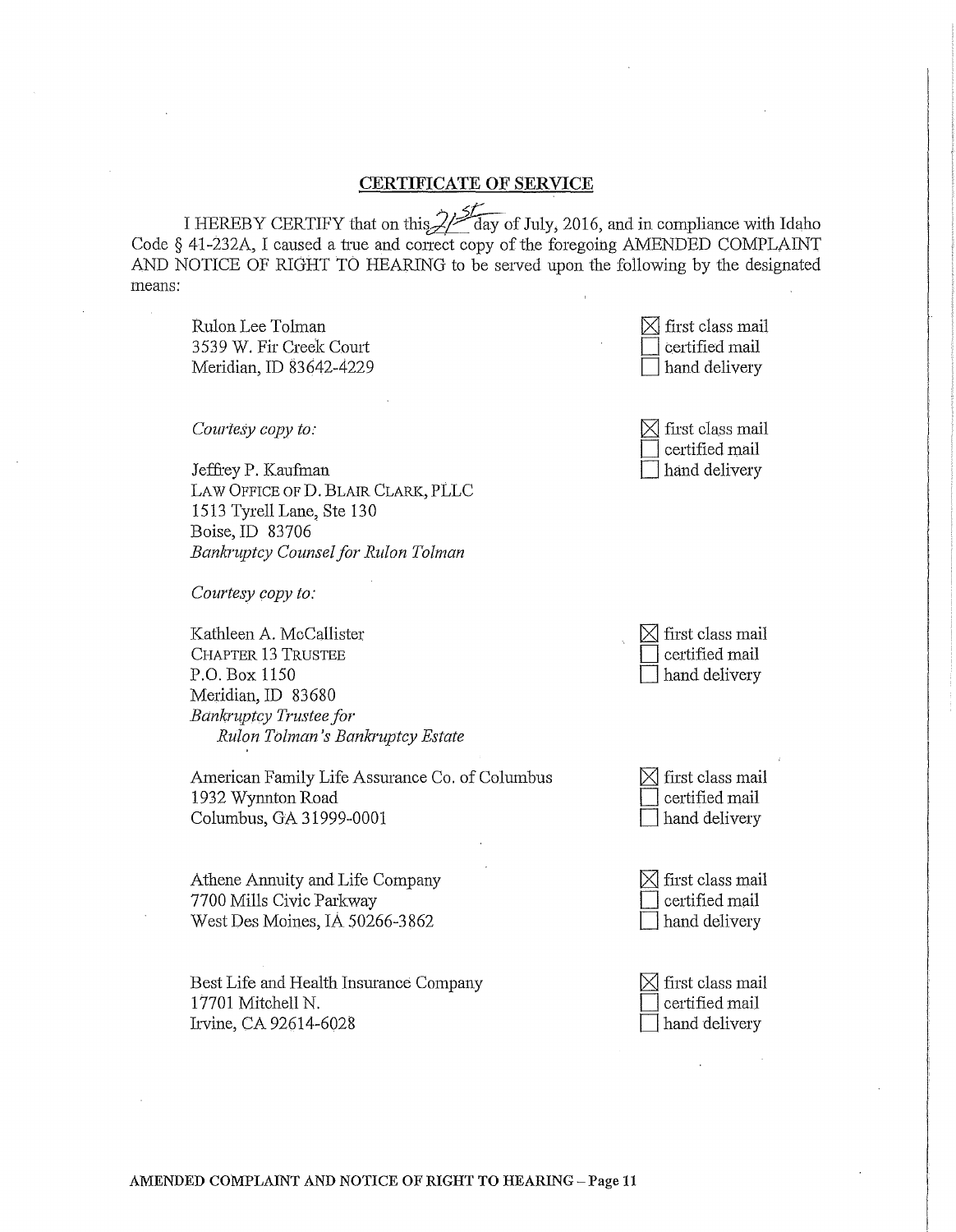Blue Cross of Idaho Health Service, Inc. 3 000 E. Pine A venue Meridian, ID 83642

Delaware Life Insurance Company 1601 Trapelo Road, Suite 30 Waltham, MA 02451-7360

Delta Dental Plan of Idaho, Inc. P.O. Box 2870 Boise, ID 83701-2870

Fidelity Life Association A Legal Reserve Life Insurance Company 1211 W. 22nd Street, Suite 209 Oak Brook, IL 60523

Genworth Life and Annuity Insurance Company 6610 West Broad Street Richmond, VA 23230

Genworth Life Insurance Company 6610 West Broad Street Richmond, VA 23230

Lincoln National Life Insurance Company 1300 South Clinton Street Fort Wayne, IN 46802

Principal Life Insurance Company 711 High Street Des Moines, IA 50392-2300

Regence BlueShield of Idaho, Inc.  $1602$   $21$ <sup>st</sup> Avenue Lewiston, ID 83501-4061

 $\boxtimes$  first class mail l certified mail hand delivery

 $\boxtimes$  first class mail certified mail hand delivery

 $\boxtimes$  first class mail certified mail hand delivery

| $\boxtimes$ first class mail |
|------------------------------|
| $\Box$ certified mail        |
| Thand delivery               |

 $\boxtimes$  first class mail certified mail hand delivery

| $\boxtimes$ first class mail |
|------------------------------|
| $\Box$ certified mail        |
| $\Box$ hand delivery         |

 $\times$  first class mail certified mail hand delivery

 $\times$  first class mail certified mail hand delivery

| $\boxtimes$ first class mail |
|------------------------------|
| $\Box$ certified mail        |
| $\Box$ hand delivery         |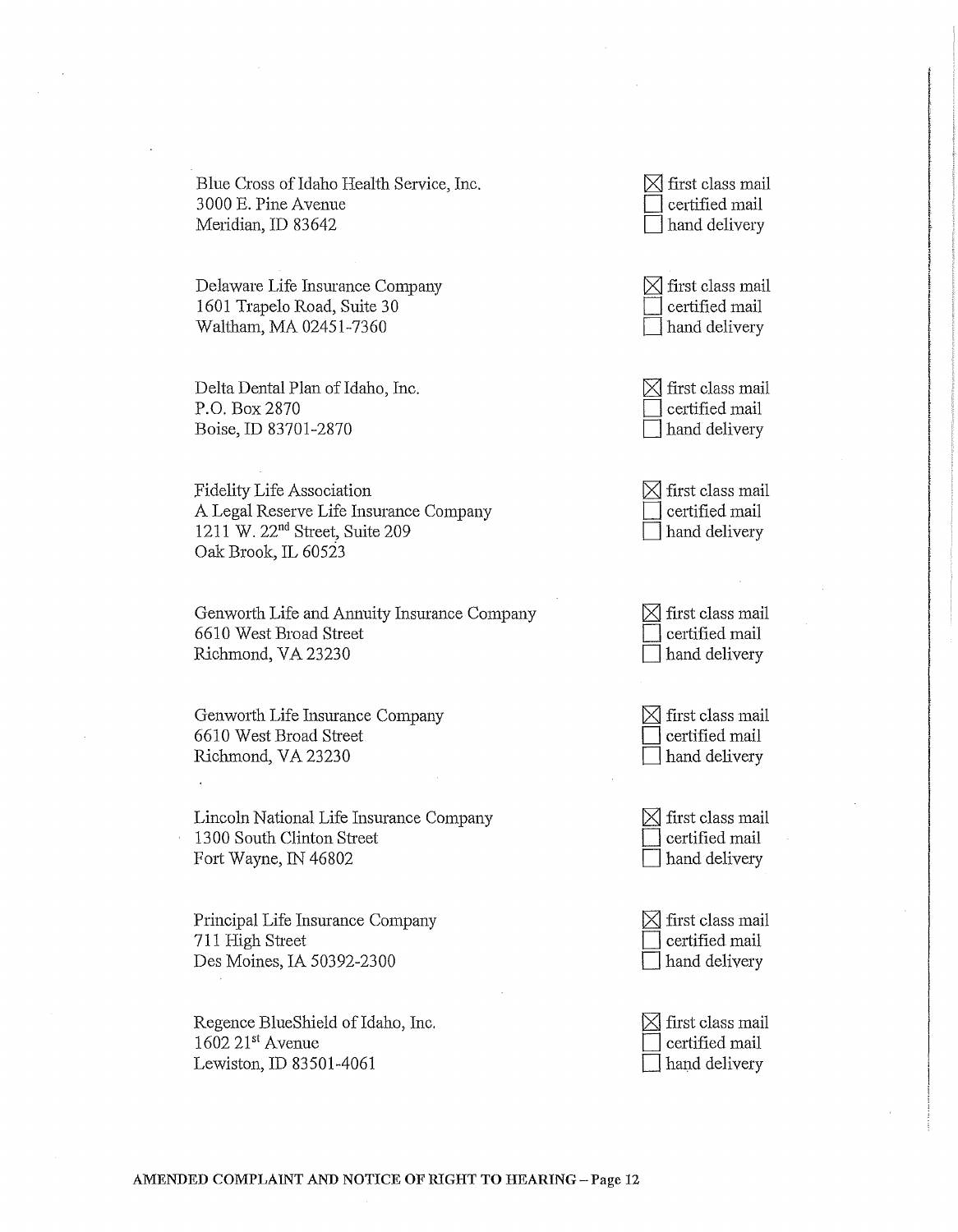Reliastar Life Insurance Company 5780 Powers Ferry Road NW Atlanta, GA 30327-4390

Security Benefit Life Insurance Company One Security Benefit Place Topeka, KS 66636-0001

Sentinel Security Life Insurance Company 1405 West 2200 South · Salt Lake City, UT 84119

Time Insurance Company 501 West Michigan Street Milwaukee, WI 53203

Trustrnark Insurance Company 400 Field Drive Lake Forest, IL 60045-2581

United Heritage Life Insurance Company 707 E. United Heritage Comi Meridian, ID 83642-3527

Voya Insurance and Annuity Company 5780 Powers Feny Road NW Atlanta, GA 30327-4390

 $\boxtimes$  first class mail certified mail 1 hand delivery

 $\boxtimes$  first class mail l certified mail hand delivery

 $\boxtimes$  first class mail certified mail hand delivery

 $\boxtimes$  first class mail certified mail hand delivery

 $\boxtimes$  first class mail certified mail hand delivery

| $\boxtimes$ first class mail |
|------------------------------|
| certified mail               |
| Thand delivery               |

 $\boxtimes$  first class mail certified mail hand delivery

,<br>Aandx≠